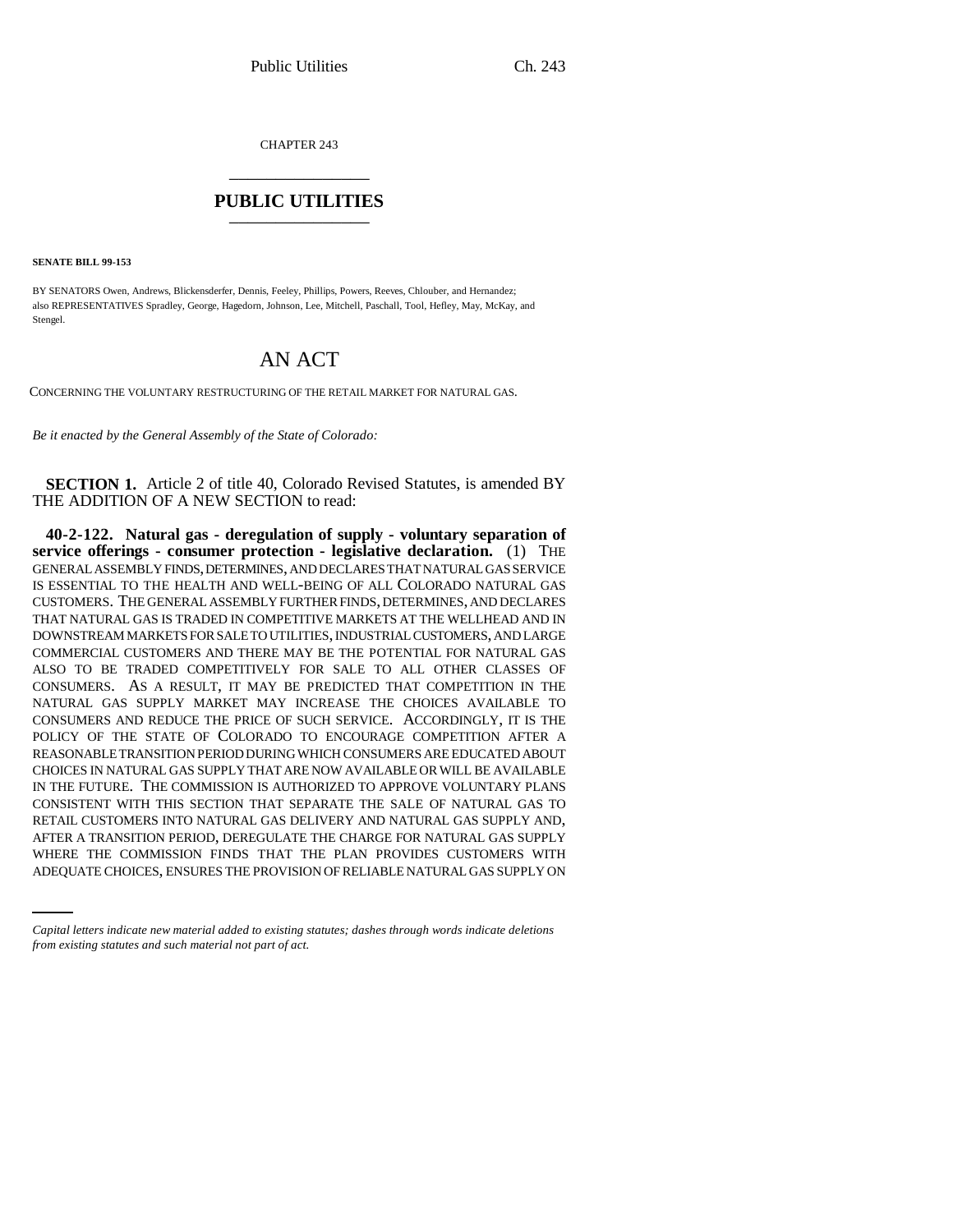A FALLBACK BASIS ON TERMS AND CONDITIONS THAT ARE JUST AND REASONABLE TO ALL CUSTOMERS, PROMOTES THE DEVELOPMENT OF A COMPETITIVE MARKET FOR GAS SUPPLY, LIMITS THE UNREASONABLE EXERCISE OF MARKET POWER, AND RETAINS AND ENHANCES PROGRAMS TO SUPPORT LOW-INCOME CONSUMERS.

(2) (a) NATURAL GAS PUBLIC UTILITIES SHALL CONTINUE TO BE REGULATED WITH RESPECT TO THEIR DELIVERY FUNCTIONS AND SHALL BE REQUIRED TO CONTINUE TO OFFER NONDISCRIMINATORY NATURAL GAS DELIVERY SERVICES OVER THEIR PIPELINE SYSTEMS SO THAT COLORADO NATURAL GAS CONSUMERS, BOTH INDIVIDUALLY AND ON AN AGGREGATED BASIS, SHALL HAVE READY ACCESS TO NATURAL GAS SUPPLY FROM AMONG COMPETING SOURCES.

(b) ANY NATURAL GAS PUBLIC UTILITY PROVIDING FOR INDIVIDUAL CONSUMER CHOICE BETWEEN COMPETING SUPPLIERS SHALL IMPLEMENT A SEPARATELY STATED DISTRIBUTION CHARGE, APPLICABLE TO ALL CUSTOMERS REGARDLESS OF THE IDENTITY OF THE NATURAL GAS SUPPLIER AND DENOTED AS A "PUBLIC BENEFITS CHARGE", TO HELP DEFRAY THE COSTS ASSOCIATED WITH FUNDING LOW-INCOME ENERGY ASSISTANCE PROGRAMS SUCH AS BILL ASSISTANCE AND WEATHERIZATION FOR RESIDENTIAL ENERGY CONSUMERS IN COLORADO, SUBJECT TO THE FOLLOWING CONDITIONS:

(I) THE TOTAL AMOUNT COLLECTED ANNUALLY THROUGH SUCH PUBLIC BENEFITS CHARGE SHALL BE AT LEAST THREE-QUARTERS OF ONE PERCENT OF THE REAL DOLLAR EQUIVALENT OF EACH UTILITY'S 1998 NOMINAL-DOLLAR REGULATED GAS REVENUES RECEIVED FOR THE GEOGRAPHIC AREA OR GROUP OF CUSTOMERS THAT IS SUBJECT TO THE PLAN. ADDITIONALLY, WITHIN ONE YEAR FOLLOWING THE IMPLEMENTATION OF THE FIRST NATURAL GAS SUPPLIER CHOICE PROGRAM BY A NATURAL GAS UTILITY THAT AFFECTS A SIGNIFICANT NUMBER OF LOW-INCOME HOUSEHOLDS, THE PUBLIC BENEFITS CHARGES FOR ALL NATURAL GAS PUBLIC UTILITIES THAT HAVE IMPLEMENTED A VOLUNTARY PLAN SHALL BE SET AT A LEVEL SUFFICIENT TO RAISE A TOTAL ADDITIONAL SUM OF ONE HUNDRED FIFTY THOUSAND DOLLARS TO FUND THE STUDY PROVIDED FOR IN SUBSECTION (12) OF THIS SECTION.

(II) THE PUBLIC BENEFITS CHARGE SHALL BE SEPARATELY STATED ON EACH CUSTOMER'S BILL FOR NATURAL GAS DELIVERY SERVICE IN THE SAME MANNER AND WITH THE SAME PROMINENCE AS IS THE CHARGE TO DEFRAY THE UTILITY'S TRANSITION COSTS; AND

(III) THE PUBLIC BENEFITS CHARGE SHALL BE IMPOSED ON ALL NATURAL GAS DELIVERED BY THE UTILITY IN A MANNER THAT IS COMPETITIVELY NEUTRAL AND NONBYPASSABLE.

(c) THE GOVERNING BODY OF EACH MUNICIPAL UTILITY PROVIDING NATURAL GAS SERVICE SHALL HAVE THE AUTHORITY TO CONSIDER AND APPROVE OR REJECT A VOLUNTARY PLAN SUBMITTED BY THE NATURAL GAS MUNICIPAL UTILITY, FOR ALL OR A PORTION OF ITS SERVICE TERRITORY, THAT PROVIDES FOR:

(I) THE SEPARATION OF NATURAL GAS SERVICE INTO NATURAL GAS SUPPLY SERVICE AND NATURAL GAS DELIVERY SERVICE; AND

(II) THE DEREGULATION OF MUNICIPAL NATURAL GAS SUPPLY SERVICE. IN MAKING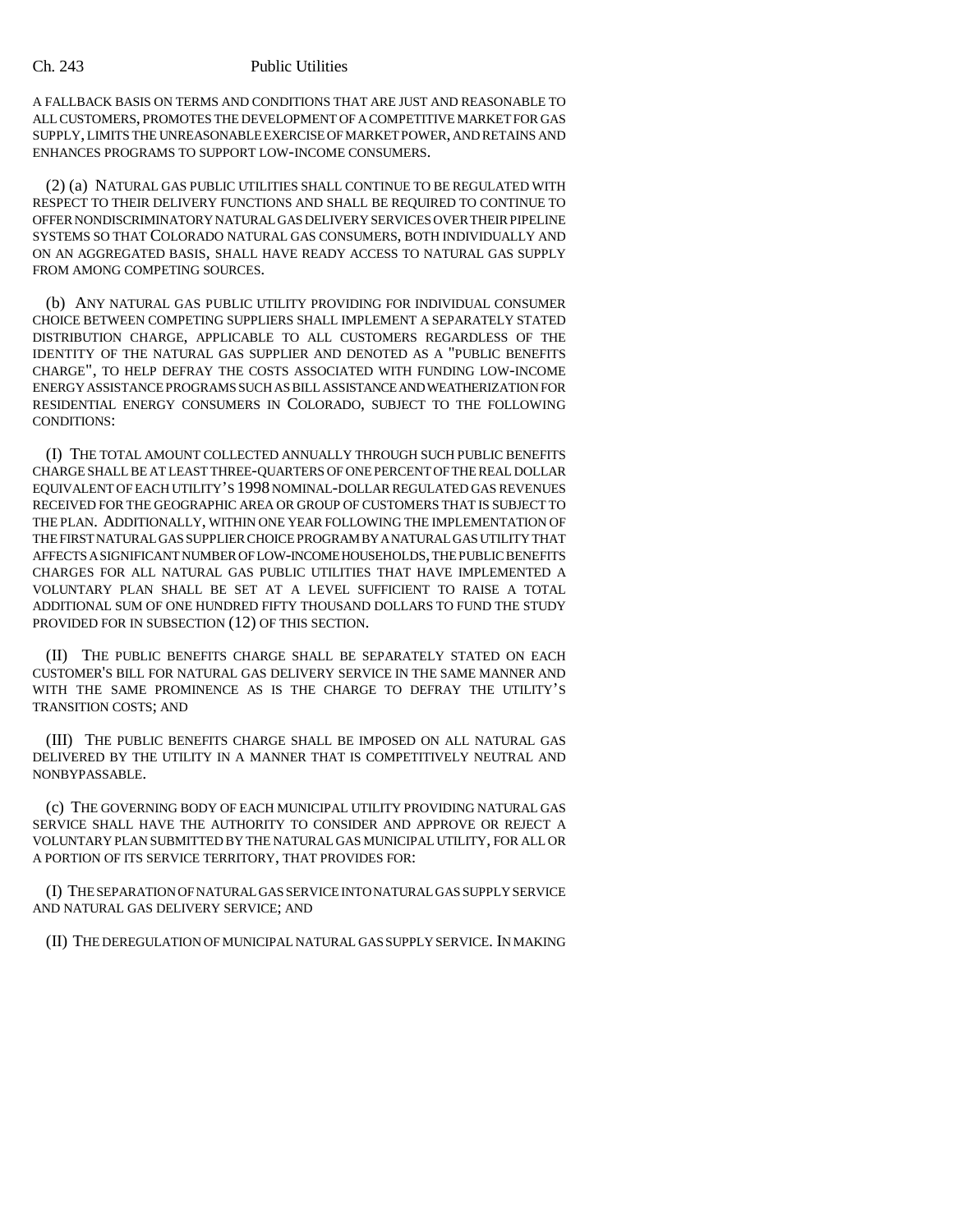A DETERMINATION TO APPROVE OR REJECT THE VOLUNTARY PLAN SUBMITTED, THE GOVERNING BODY SHALL APPLY THE CRITERIA SET FORTH IN PARAGRAPH (c) OF SUBSECTION (3) OF THIS SECTION, BUT ONLY TO THE EXTENT APPLICABLE TO MUNICIPAL UTILITY OPERATIONS.

(d) (I) IF THE GOVERNING BODY OF A MUNICIPALITY APPROVES A PLAN FOR THE VOLUNTARY SEPARATION OF NATURAL GAS SERVICE OFFERINGS AND THE DEREGULATION OF NATURAL GAS SUPPLY, THE MUNICIPAL UTILITY MAY REQUEST AUTHORITY FROM THE GOVERNING BODY OF THE MUNICIPALITY TO TREAT ANY PROPOSED CONTRACTS OR AGREEMENTS FOR NATURAL GAS SUPPLY SERVICE BEING NEGOTIATED BY THE MUNICIPAL UTILITY AS CONFIDENTIAL INFORMATION UNTIL SUCH CONTRACTS OR AGREEMENTS ARE FORMALLY EXECUTED. UPON SUCH REQUEST, THE GOVERNING BODY OF THE MUNICIPALITY SHALL HOLD A HEARING TO DETERMINE WHETHER CONFIDENTIAL TREATMENT OF SUCH CONTRACTS IS WARRANTED IN ORDER TO ALLOW THE MUNICIPAL UTILITY TO COMPETE EFFECTIVELY AS A PROVIDER OF NATURAL GAS SUPPLY SERVICE.

(II) IF, AFTER A HEARING PURSUANT TO SUBPARAGRAPH (I) OF THIS PARAGRAPH (d), THE GOVERNING BODY DETERMINES THAT CONFIDENTIAL TREATMENT OF THE CONTRACTS IS WARRANTED, THEN:

(A) SUCH CONTRACTS SHALL NOT BE SUBJECT TO PUBLIC DISCLOSURE UNDER SECTION 24-72-203, C.R.S., UNTIL FORMALLY EXECUTED BY THE PARTIES; AND

(B) DISCUSSION BY THE GOVERNING BODY OF SUCH CONTRACTS OR THE CONTENTS THEREOF PRIOR TO EXECUTION MAY PROPERLY BE THE SUBJECT OF AN EXECUTIVE SESSION, AS THE TERM IS USED IN SECTION 24-6-402, C.R.S. THIS PARAGRAPH (d) SHALL NOT BE CONSTRUED TO LIMIT OR CONDITION THE GOVERNING BODY'S AUTHORITY TO MEET IN EXECUTIVE SESSION FOR ANY OTHER REASON ENUMERATED IN SECTION 24-6-402, C.R.S.

(e) THE COMMISSION OR OTHER GOVERNING BODY SHALL RETAIN THE AUTHORITY TO ESTABLISH GUIDELINES REGARDING GAS TRANSPORTATION SERVICE. SUCH GUIDELINES MAY INCLUDE, BUT ARE NOT LIMITED TO, PROVISIONS CONCERNING THE ESTABLISHMENT OF RATES, TERMS, AND CONDITIONS FOR THE PROVISIONING OF GAS TRANSPORTATION SERVICES BY A NATURAL GAS PUBLIC UTILITY, REGARDLESS OF WHETHER THE UTILITY HAS AN APPROVED VOLUNTARY PLAN.

(3) (a) THE COMMISSION IS HEREBY GRANTED THE AUTHORITY TO CONSIDER AND APPROVE, REJECT, OR APPROVE WITH MODIFICATIONS A VOLUNTARY PLAN SUBMITTED BY A NATURAL GAS PUBLIC UTILITY, FOR ALL OR A PORTION OF ITS SERVICE TERRITORY, THAT:

(I) PROVIDES FOR THE SEPARATION OF NATURAL GAS SERVICE INTO NATURAL GAS SUPPLY SERVICE AND NATURAL GAS DELIVERY SERVICE; AND

(II) ALLOWS FOR COMPETITION IN NATURAL GAS SUPPLY SERVICE.

(b) THE COMMISSION MAY ALSO CONSIDER AND APPROVE, REJECT, OR APPROVE WITH MODIFICATIONS AS A PART OF ANY PLAN SUBMITTED IN ACCORDANCE WITH PARAGRAPH (a) OF THIS SUBSECTION (3), THE PROPOSAL OF A NATURAL GAS PUBLIC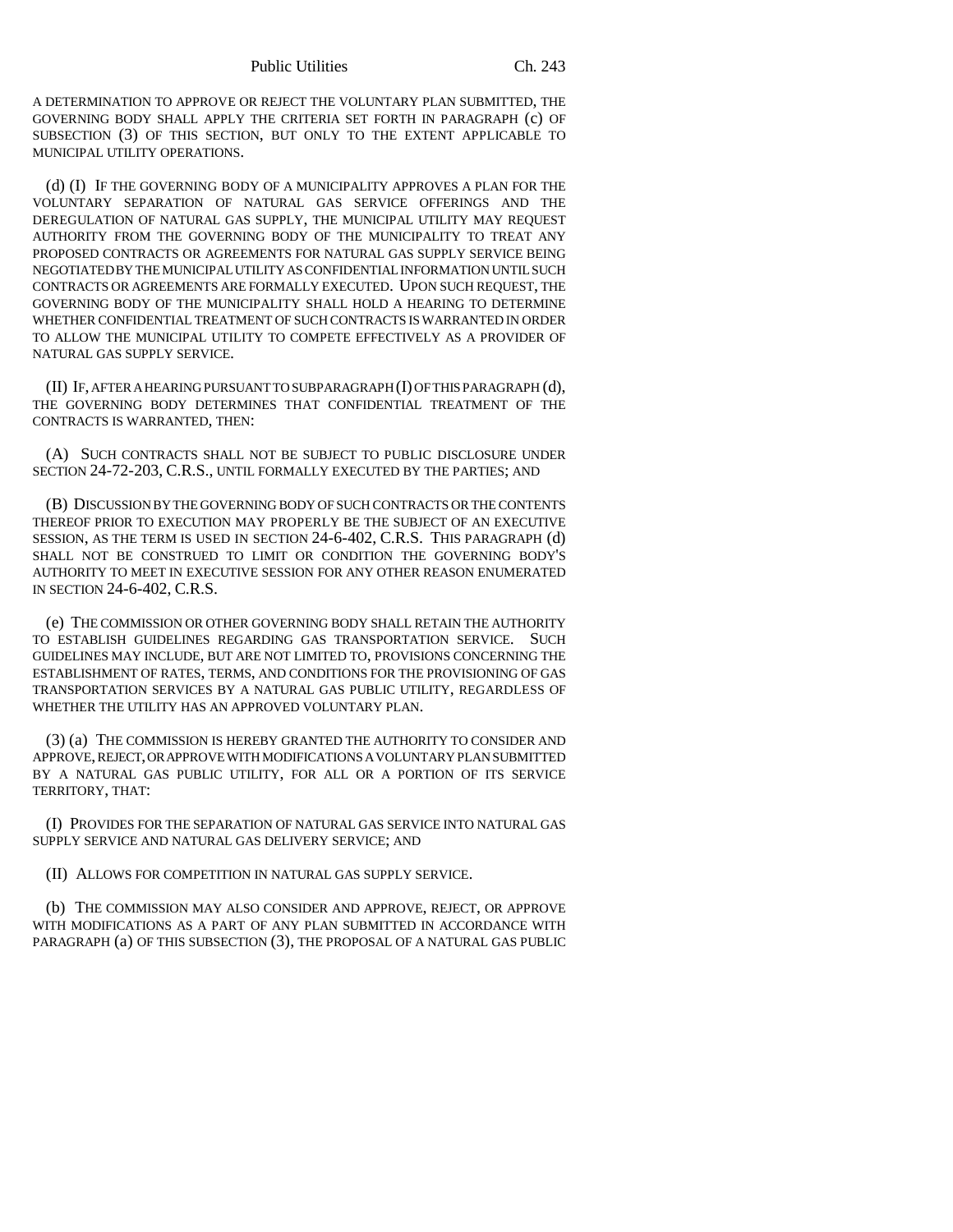UTILITY TO PARTICIPATE AS A COMPETING SUPPLIER OF NATURAL GAS. IF THE COMMISSION FINDS THAT A UTILITY'S PLAN MEETS THE CRITERIA SET FORTH IN PARAGRAPH (c) OF THIS SUBSECTION (3) AND IS IN THE PUBLIC INTEREST, THE COMMISSION SHALL APPROVE THE PLAN. IF THE PLAN IS APPROVED OR APPROVED WITH MODIFICATIONS, THE COMMISSION SHALL DETERMINE THE REQUIREMENTS OR CONDITIONS UNDER WHICH THE NATURAL GAS PUBLIC UTILITY SHALL BE PERMITTED TO OFFER SUPPLY SERVICE. THE COMMISSION MAY, WITHOUT LIMITATION, DETERMINE THAT THE NATURAL GAS PUBLIC UTILITY SHALL BE PERMITTED TO COMPETE AS A SUPPLIER OF NATURAL GAS ON AN UNREGULATED BASIS OR DETERMINE THAT THE NATURAL GAS PUBLIC UTILITY SHALL BE PERMITTED TO COMPETE AS A SUPPLIER OF NATURAL GAS ON AN UNREGULATED BASIS ONLY THROUGH AN AFFILIATE. ALTERNATIVELY, THE COMMISSION MAY ESTABLISH SUCH REQUIREMENTS OR CONDITIONS AS ARE IN THE PUBLIC INTEREST CONSIDERING THE MARKET POSITION OF THE NATURAL GAS PUBLIC UTILITY. AFTER THE PLAN IS APPROVED, ALL NATURAL GAS SUPPLY SERVICE, OTHER THAN FALLBACK SERVICE, ESTABLISHED UNDER THE PLAN AS A COMPETITIVE SERVICE SHALL THEREAFTER BE SOLD ON AN UNREGULATED BASIS WITHOUT AN OBLIGATION TO SERVE.

(c) THE COMMISSION SHALL NOT APPROVE A PLAN SUBMITTED PURSUANT TO PARAGRAPH (a) OF THIS SUBSECTION (3) UNLESS THE PRICE CHARGED FOR NATURAL GAS DELIVERY SERVICES DOES NOT SUBSIDIZE NATURAL GAS SUPPLY SERVICE UNDER THE PLAN AND, IN ADDITION, THE PLAN:

(I) PROVIDES FOR NONDISCRIMINATORY NATURAL GAS DELIVERY SERVICE OVER THE PUBLIC UTILITY'S PIPELINES SO THAT ALL NATURAL GAS CONSUMERS COVERED BY THE PLAN, INCLUDING THOSE WHO ARE CURRENTLY TRANSPORTATION CUSTOMERS OF THE NATURAL GAS PUBLIC UTILITY, SHALL HAVE READY ACCESS TO NATURAL GAS SUPPLY SERVICE FROM COMPETING SOURCES;

(II) DOES NOT PRESENT ANY UNNECESSARY BARRIERS THAT PREVENT OR REDUCE READY ACCESS TO NATURAL GAS SUPPLY SERVICE FOR ALL CLASSES OF CONSUMERS, INCLUDING ENSURING NONDISCRIMINATORY ACCESS TO UPSTREAM CAPACITY AND STORAGE SERVICES BY ALL COMPETITORS;

(III) ESTABLISHES SAFEGUARDS TO ELIMINATE THE UNREASONABLE EXERCISE OF MARKET POWER BY ANY PERSON TO THE DETRIMENT OF CONSUMERS OR COMPETITORS;

(IV) PROVIDES FOR CONSUMER PROTECTION DEEMED NECESSARY BY THE COMMISSION TO ASSURE RELIABLE NATURAL GAS SUPPLY SERVICE, TAKING INTO CONSIDERATION THE NEEDS OF CONSUMERS. SUCH PROTECTIONS MAY INCLUDE, BUT SHALL NOT BE LIMITED TO, BACKUP GAS SUPPLY AVAILABILITY, EXCESS PEAK DAY SUPPLY MARGINS, STANDARDS OF CONDUCT, AND FULL-RATE RECOVERY OF ANY PRUDENT COSTS INCURRED BY A NATURAL GAS PUBLIC UTILITY RELATED TO ANY REASONABLE EFFORTS THE UTILITY MAY UNDERTAKE TO AVOID GAS SUPPLY INTERRUPTIONS TO CONSUMERS SERVED BY ITS DELIVERY SYSTEM.

(V) FURTHER PROVIDES FOR THOSE CONSUMER PROTECTIONS DEEMED NECESSARY BY THE COMMISSION TO ASSURE THAT FALLBACK RETAIL NATURAL GAS SUPPLY SERVICE, ON A FIRM BASIS WITH ADEQUATE BACKUP, IS AVAILABLE TO CUSTOMERS UNDER REASONABLE TERMS AND CONDITIONS. SUCH FALLBACK RETAIL NATURAL GAS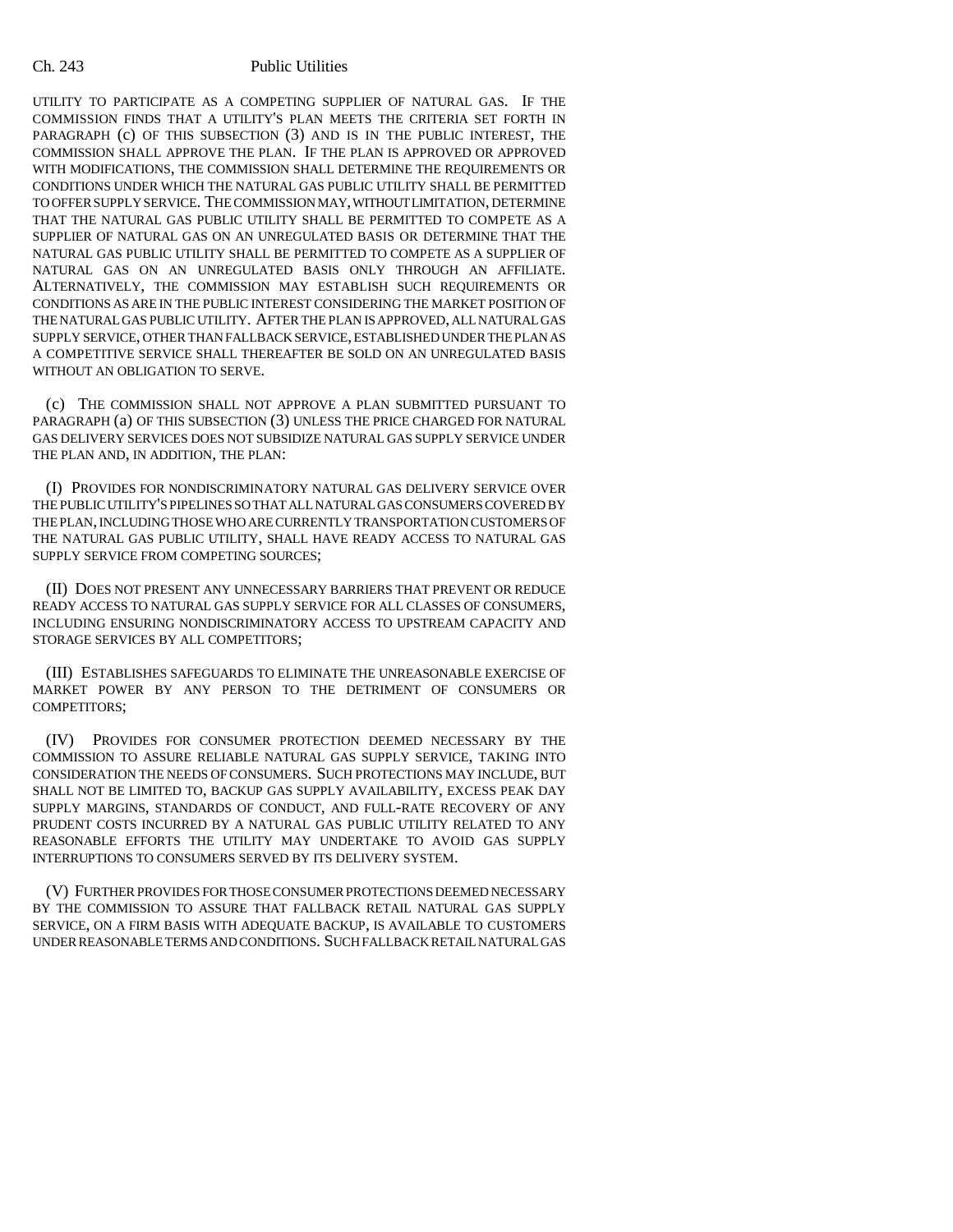Public Utilities Ch. 243

SUPPLY SERVICE PROTECTION MAY OR MAY NOT BE PROVIDED BY THE INCUMBENT NATURAL GAS PUBLIC UTILITY. THESE PROTECTIONS SHALL INCLUDE, BUT ARE NOT LIMITED TO, THE DEVELOPMENT OF A COMMISSION-APPROVED STANDARD OFFER GAS SUPPLY SERVICE OR THE USE OF A COMMISSION-APPROVED COMPETITIVE BIDDING PROCESS TO ASSURE THAT NATURAL GAS SUPPLY IS AVAILABLE AT FAIR AND REASONABLE PRICES FOR THOSE CUSTOMERS WHO DO NOT RECEIVE SUPPLY OFFERS, WHO DO NOT SELECT A COMPETITIVE NATURAL GAS PROVIDER, WHO ARE REFUSED SERVICE BY A SUPPLIER, WHOSE SERVICE IS CANCELED BY A SUPPLIER, WHO NEED SERVICE WHILE MOVING OR DURING OTHER TRANSITIONS, OR WHOSE SUPPLIER FAILS TO SUPPLY SERVICE. IF A UTILITY PROVIDES REGULATED FALLBACK SERVICE, THE UTILITY SHALL BE ALLOWED TO RECOVER ALL PRUDENTLY INCURRED COSTS RELATED TO THE PROVISION OF FALLBACK SUPPLIES THROUGH REGULATED STANDARD OFFER GAS SUPPLY SERVICE.

(VI) PROVIDES FOR CONSUMER EDUCATION CONCERNING THE NATURAL GAS PUBLIC UTILITY'S RESTRUCTURING OF ITS RATES AND THE CHOICES THAT WILL BE MADE AVAILABLE TO CONSUMERS IN THE COMPETITIVE SUPPLY MARKET;

(VII) DOES NOT DEGRADE THE INTEGRITY OR RELIABILITY OF NATURAL GAS DELIVERY SERVICE OR OF ANY UPSTREAM THIRD-PARTY PIPELINE AND STORAGE SERVICES THAT ARE NECESSARY TO MAINTAIN SUCH RELIABILITY AND THAT MAY BE HELD BY THE PUBLIC UTILITY AS PART OF THE PLAN; EXCEPT THAT THIS SUBPARAGRAPH (VII) SHALL NOT PRECLUDE THE NECESSARY UPSTREAM THIRD-PARTY PIPELINE AND STORAGE SERVICES FROM BEING HELD BY COMPETITIVE NATURAL GAS PROVIDERS UNLESS THE COMMISSION FINDS THAT SUCH CONDITION RESULTS IN A DEGRADATION OF THE INTEGRITY OR RELIABILITY OF NATURAL GAS DISTRIBUTION SERVICE;

(VIII) PROVIDES FOR FUNDING OF LOW-INCOME ENERGY ASSISTANCE PROGRAMS SUCH AS BILL ASSISTANCE AND WEATHERIZATION THROUGH THE ASSESSMENT OF A SEPARATELY STATED DISTRIBUTION CHARGE, DENOTED A "PUBLIC BENEFITS CHARGE", CONSISTENT WITH THE AUTHORITY OF THE UTILITY TO COLLECT THE PUBLIC BENEFITS CHARGE AS ESTABLISHED IN THIS SECTION. THE MONEYS RECEIVED THROUGH THE IMPLEMENTATION OF THE PUBLIC BENEFITS CHARGE SHALL BE ADMINISTERED BY THE COLORADO ENERGY ASSISTANCE FOUNDATION, WHICH IS THE ENTITY CREATED UNDER SECTION 40-8.5-104, OR ITS SUCCESSOR, TO BE USED FOR THE PURPOSES OF LOW-INCOME ENERGY ASSISTANCE PAYMENTS AND PROGRAMS, LOW-INCOME WEATHERIZATION ASSISTANCE AND PROGRAMS, LOW-INCOME ENERGY EDUCATION, AND ENERGY CONSERVATION. THE COLORADO ENERGY ASSISTANCE FOUNDATION SHALL FILE A REPORT WITH THE COMMISSION ANNUALLY SHOWING AMOUNTS OF MONEY COLLECTED UNDER THE PUBLIC BENEFITS CHARGE, AND DEMONSTRATING THAT THE MONEYS WERE USED TO FUND LOW-INCOME ENERGY ASSISTANCE PROGRAMS AS ESTABLISHED HEREIN.

(IX) CONTAINS ALL TERMS AND CONDITIONS THAT THE COMMISSION DEEMS NECESSARY TO PROTECT THE PUBLIC INTEREST AND TO FOSTER COMPETITION IN THE SUPPLY OF NATURAL GAS, INCLUDING, WITHOUT LIMITATION, TERMS AND CONDITIONS THAT ADDRESS THE FOLLOWING ISSUES:

(A) THE MANNER IN WHICH PRICE AND TERMS AND CONDITIONS SHOULD BE DISCLOSED;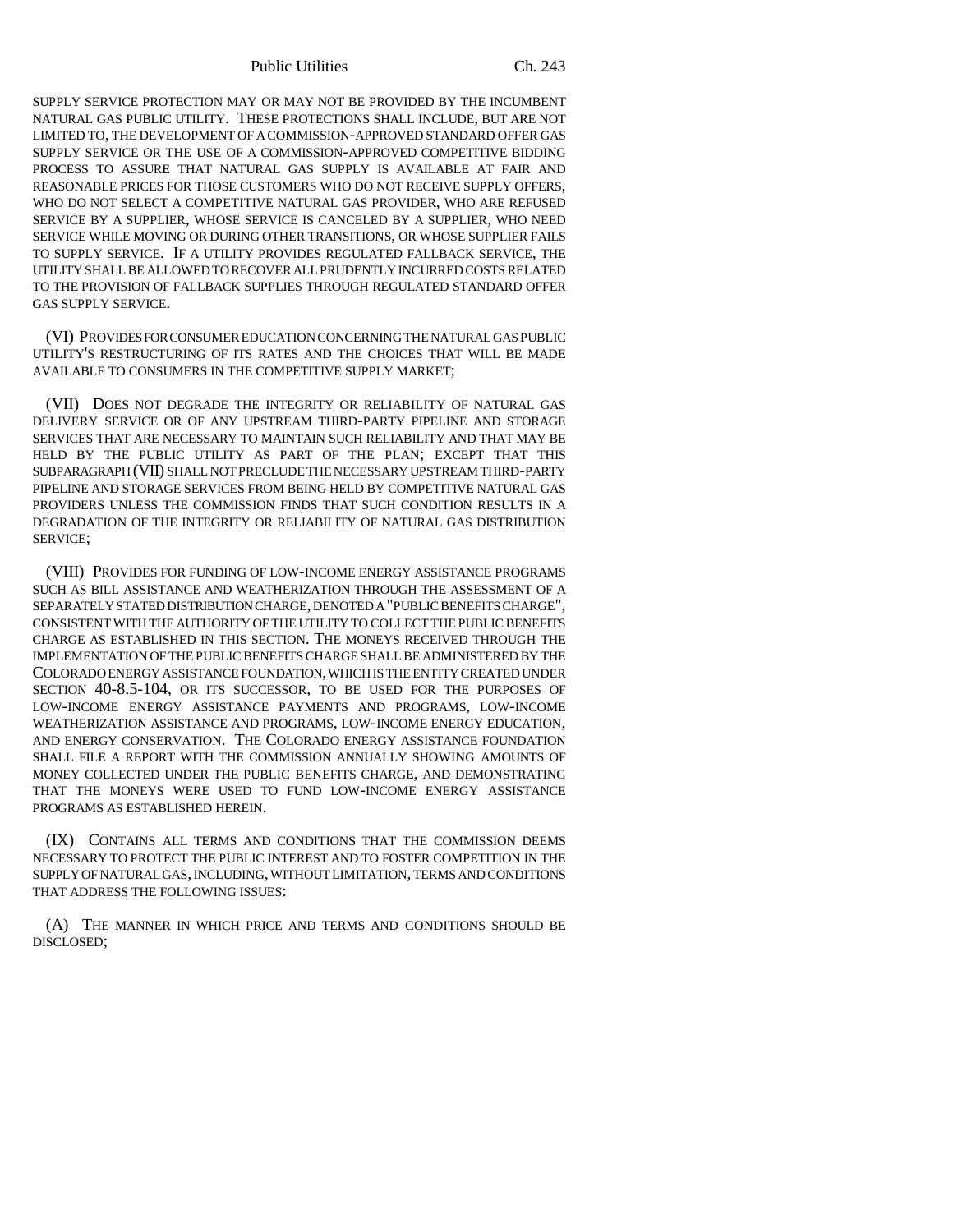(B) THE EXTENT TO WHICH NATURAL GAS UTILITIES AND SUPPLIERS ARE OBLIGATED TO SERVE ALL CUSTOMERS;

(C) APPROPRIATE CREDIT AND COLLECTION PRACTICES;

(D) THE TERMS UNDER WHICH SERVICE MAY BE DISCONTINUED;

(E) HOW PARTIAL PAYMENTS ARE ALLOCATED;

(F) PROTECTING CUSTOMER PRIVACY;

(G) PROHIBITING UNFAIR AND DECEPTIVE MARKETING PRACTICES; AND

(H) THE DEGREE OF ACCESS TO CUSTOMER INFORMATION NEEDED BY SUPPLIERS TO PROMOTE COMPETITION;

(X) PROVIDES THAT, AS AN ASPECT OF IMPLEMENTING THE PLAN, NO CONSUMER'S NATURAL GAS SUPPLIER MAY BE CHANGED WITHOUT THE CONSUMER'S PRIOR EXPRESS CONSENT EXCEPT AS ORDERED BY THE COMMISSION. EITHER THROUGH RULE-MAKING OR THROUGH CONSIDERATION OF METHODOLOGY PROPOSED IN THE PLAN, THE COMMISSION SHALL ESTABLISH ALLOWABLE EXPRESS CONSENT VERIFICATION METHODS WHICH MAY INCLUDE WRITTEN CONFIRMATION, THIRD-PARTY ORAL CONFIRMATION, OR OTHER APPROPRIATE PROCEDURES.

THE COMMISSION SHALL ALSO ESTABLISH AND DETERMINE THE EXTENT TO WHICH A SUPPLIER WHO CAUSES CONSUMERS TO BE CHANGED WITHOUT THEIR CONSENT IS LIABLE TO THOSE CONSUMERS AND THEIR CHOSEN PROVIDERS.

(XI) PROVIDES FOR FUNDING OF THE COMMISSION AND THE OFFICE OF CONSUMER COUNSEL BASED UPON A CHARGE TO END-USE CUSTOMERS,AS DETERMINED BY THE COMMISSION, AS A PART OF THE NATURAL GAS DELIVERY FUNCTION, REGARDLESS OF THE IDENTITY OF THE NATURAL GAS SUPPLIER. SUCH NEW FUNDING METHOD SHALL BE COMPETITIVELY NEUTRAL AND SHALL BE DESIGNED TO GENERATE ANNUAL REVENUES EQUIVALENT TO THE AVERAGE ANNUAL REVENUES GENERATED UNDER SECTIONS 40-2-109 TO 40-2-114 DURING CALENDAR YEARS 1994 TO 1998 ASSOCIATED WITH THE SALE OF NATURAL GAS SERVICE FROM THE GEOGRAPHIC AREA OR GROUP OF CUSTOMERS AFFECTED BY THE PLAN. WHENEVER SUCH NEW FUNDING METHOD IS INSTITUTED FOR ANY SPECIFIC GEOGRAPHIC AREA OR GROUP OF CUSTOMERS, THE NATURAL GAS PUBLIC UTILITIES SERVING SUCH AREA OR GROUP SHALL NO LONGER PAY THE FEES THAT WOULD OTHERWISE HAVE BEEN REQUIRED UNDER SAID SECTIONS.

(XII) (A) MAINTAINS REGULATED, COST-BASED RATES FOR GAS SUPPLY SERVICE FROM THE PUBLIC UTILITY UNTIL SUCH TIME AS, IN THE AGGREGATE, NO LESS THAN THIRTY-THREE AND ONE-THIRD PERCENT OF THE CUSTOMERS COVERED BY A PLAN ARE SERVED BY COMPETITIVE NATURAL GAS PROVIDERS, WHICH MAY INCLUDE AFFILIATES OF THE PUBLIC UTILITY; THERE ARE A MINIMUM OF FIVE COMPETITIVE NATURAL GAS PROVIDERS NOT AFFILIATED WITH THE PUBLIC UTILITY UNLESS THE COMMISSION DETERMINES THAT, IN GEOGRAPHIC AREAS COVERED BY THE PLAN, LESS THAN FIVE COMPETITIVE NATURAL GAS SUPPLIERS PROVIDE EFFECTIVE COMPETITION; AND THE COMPETITIVE NATURAL GAS SUPPLIERS NOT AFFILIATED WITH THE PUBLIC UTILITY SERVE NO LESS THAN EIGHTEEN PERCENT OF THE CUSTOMERS COVERED BY A PLAN.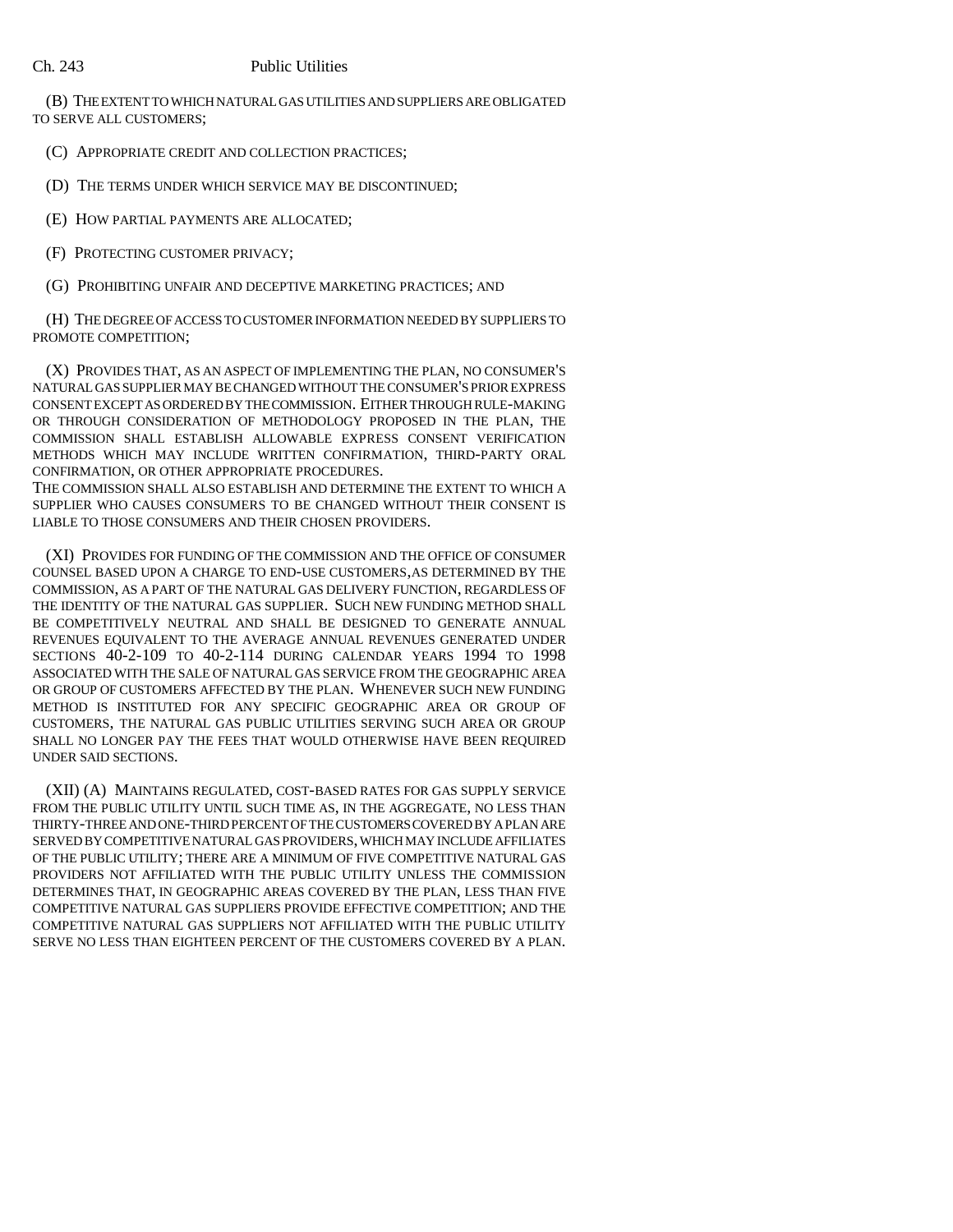WHEN THESE CONDITIONS ARE MET, THE PUBLIC UTILITY SUPPLY SERVICE TO THE GEOGRAPHIC AREA OR TO CUSTOMERS COVERED BY A PLAN MAY BE DEREGULATED AND THE FALLBACK SUPPLY PROVISION OF THE PLAN SHALL BECOME EFFECTIVE.

(B) FOR PURPOSES OF THIS SUBPARAGRAPH (XII), THE NUMBER OF CUSTOMERS SERVED BY COMPETITIVE NATURAL GAS SUPPLIERS SHALL BE DETERMINED BASED ON THE NUMBER OF NATURAL GAS METERS SERVED BY COMPETITIVE NATURAL GAS SUPPLIERS IN THE GEOGRAPHIC AREA COVERED BY THE PLAN, OTHER THAN THOSE METERS SERVED UNDER THE NATURAL GAS UTILITY'S GAS TRANSPORTATION TARIFFS AT THE TIME THE PLAN IS IMPLEMENTED, WHETHER DIRECTLY OR THROUGH A MARKETER OR BROKER, COMPARED TO THE TOTAL NUMBER OF NATURAL GAS METERS IN THE GEOGRAPHIC AREA COVERED BY THE PLAN.

(4) IF THE COMMISSION APPROVES A NATURAL GAS PUBLIC UTILITY'S VOLUNTARY PLAN WITH MODIFICATIONS, THE UTILITY SHALL HAVE THE OPTION TO REJECT THE MODIFIED PLAN AND CONTINUE TO BE REGULATED AS BEFORE. HOWEVER, IF A NATURAL GAS PUBLIC UTILITY EXERCISES THIS OPTION, IT MAY NOT FILE ANOTHER VOLUNTARY PLAN FOR A MINIMUM OF TWO YEARS UNLESS OTHERWISE PERMITTED BY THE COMMISSION AND IT MAY NOT RECOVER IN RATES THE COSTS AND ADMINISTRATIVE CHARGES INCURRED ASSOCIATED WITH THE DESIGN AND LITIGATION OF ITS VOLUNTARY PLAN PROPOSAL.

(5) THE DEPARTMENT OF REVENUE IS HEREBY AUTHORIZED TO COLLECT FUNDING FOR THE COMMISSION AND THE OFFICE OF CONSUMER COUNSEL IN ACCORDANCE WITH SUBPARAGRAPH (XI) OF PARAGRAPH (c) OF SUBSECTION (3) OF THIS SECTION.

(6) THE COMMISSION SHALL ESTABLISH, BY RULE OR BY ALTERNATIVE FILING BY NATURAL GAS PUBLIC UTILITIES OR GAS SUPPLY COMPANIES, SUCH CERTIFICATION REQUIREMENTS, TERMS AND CONDITIONS FOR GAS SUPPLY SERVICE, REPORTING REQUIREMENTS, AND COMPLIANCE PROCEDURES FOR COMPETITIVE SUPPLIERS, AGGREGATORS OTHER THAN MUNICIPALITIES OR COUNTIES OPERATING AS AGGREGATORS WITHIN THEIR JURISDICTIONAL BOUNDARIES, OR BROKERS AS THE COMMISSION DEEMS NECESSARY TO PROVIDE COLORADO RETAIL CONSUMERS WITH RELIABLE NATURAL GAS SUPPLY SERVICE. SUCH REQUIREMENTS MAY INCLUDE, WITHOUT LIMITATION, COMPLAINT PROCEDURES FOR ENFORCEMENT OF THE COMMISSION'S RULES AND PROCEDURES FOR THE SUSPENSION OR REVOCATION OF CERTIFICATION AND OPERATING AUTHORITY OF COMPETITIVE SUPPLIERS, AGGREGATORS OTHER THAN MUNICIPALITIES OR COUNTIES OPERATING AS AGGREGATORS WITHIN THEIR JURISDICTIONAL BOUNDARIES, OR BROKERS FOR VIOLATION OF COMMISSION RULES AS WELL AS THE ASSESSMENT OF FINES AND PENALTIES FOR VIOLATIONS OF COMMISSION RULES AND STANDARDS OF CONDUCT, IN ADDITION TO OTHER COMMISSION RULES AND ENFORCEMENT MECHANISMS. IN THE CERTIFICATION REQUIREMENTS THE COMMISSION SHALL REQUIRE NATURAL GAS SUPPLIERS TO OPERATE A CUSTOMER SERVICE LOCATION IN THE STATE AND PROVIDE CUSTOMERS WITH A TOLL-FREE TELEPHONE NUMBER TO REACH THE NATURAL GAS SUPPLIER.

(7) (a) THE COMMISSION SHALL PERMIT EACH NATURAL GAS PUBLIC UTILITY RECOVERY, THROUGH ITS TARIFF RATES FOR DELIVERY OF NATURAL GAS, OF ALL OR A PORTION OF THE UTILITY'S TRANSITION COSTS AS MAY BE JUST AND REASONABLE IF SUCH RECOVERY, FOR TRANSITION COSTS OTHER THAN COSTS IDENTIFIED IN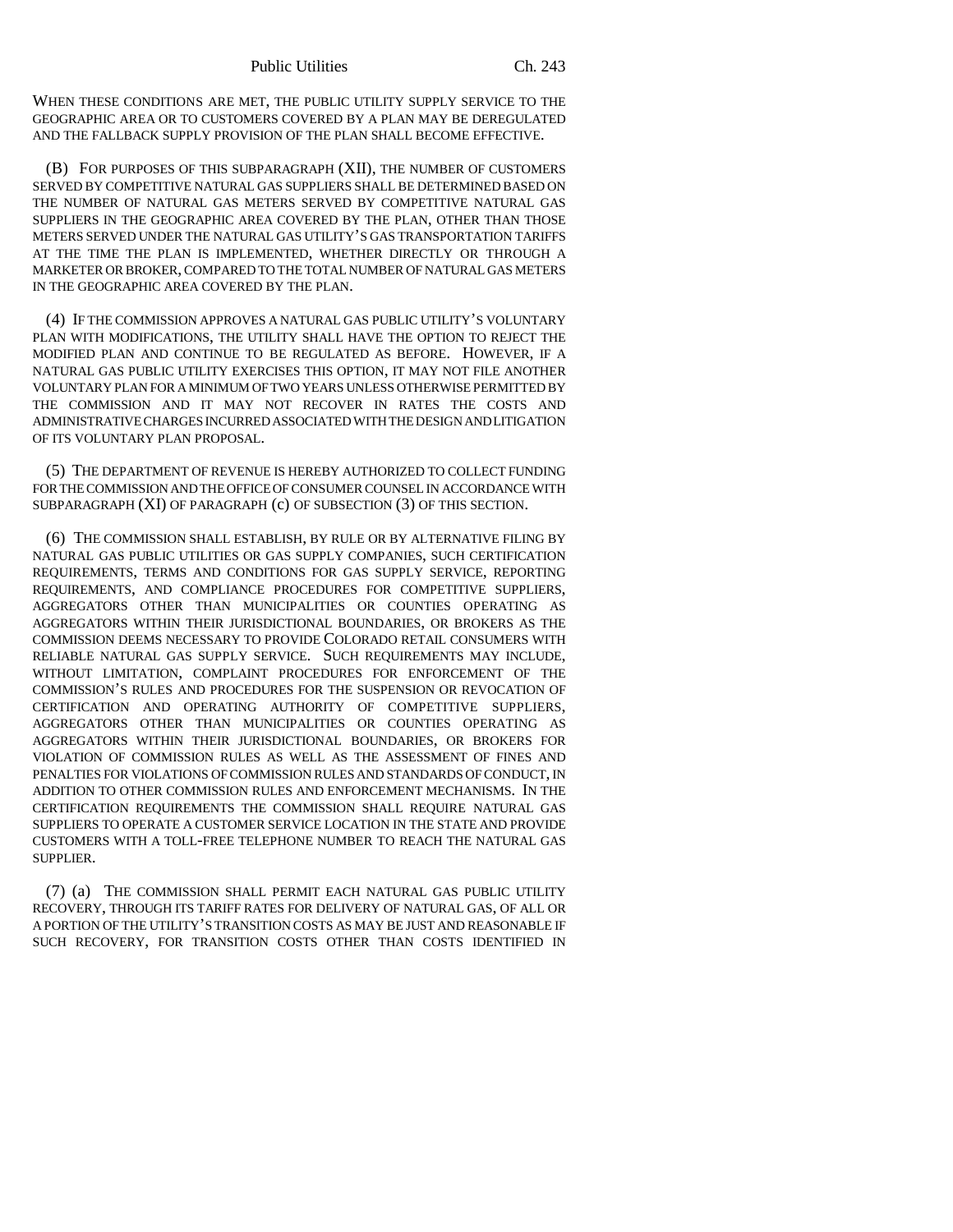SUB-SUBPARAGRAPHS (G) AND (H) OF SUBPARAGRAPH (II) OF PARAGRAPH (b) OF THIS SUBSECTION (7), DOES NOT INCREASE THE ANNUAL CHARGES FOR REGULATED GAS DELIVERY SERVICE IN EXCESS OF ONE PERCENT OF THE UTILITY'S JURISDICTIONAL GAS REVENUES BOOKED OR RECORDED IN CALENDAR YEAR 1998 UNLESS THE UTILITY IS THEREBY UNABLE TO RECOVER SUCH TRANSITION COSTS AS MAY BE APPROVED BY THE COMMISSION PURSUANT TO THIS SUBSECTION (7) WITHIN FIFTEEN YEARS. IN SUCH A CASE, THE COMMISSION SHALL ENSURE THAT THE RECOVERY OF THE UTILITY'S TRANSITION COSTS, EXCLUDING THOSE IDENTIFIED IN SUB-SUBPARAGRAPHS (G) AND (H) OF SUBPARAGRAPH (II) OF PARAGRAPH (b) OF THIS SUBSECTION (7), DOES NOT INCREASE THE ANNUAL CHARGES FOR REGULATED GAS DELIVERY SERVICE IN EXCESS OF TWO PERCENT OF THE UTILITY'S JURISDICTIONAL GAS REVENUES BOOKED OR RECORDED IN CALENDAR YEAR 1998. TO THE EXTENT THE COMMISSION APPROVES THE RECOVERY OF TRANSITION COSTS IDENTIFIED IN SUB-SUBPARAGRAPHS (G) AND (H) OF SUBPARAGRAPH (II) OF PARAGRAPH (b) OF THIS SUBSECTION (7), THOSE COSTS SHALL BE RECOVERED OVER A REASONABLE PERIOD OF TIME, AS DETERMINED BY THE COMMISSION.

(b) (I) AS USED IN THIS SUBSECTION (7), "TRANSITION COSTS" MEANS ALL COSTS DETERMINED BY THE COMMISSION TO BE LEGITIMATE, VERIFIABLE, AND PRUDENTLY INCURRED IN THE PROVISION OF NATURAL GAS SERVICE TO CUSTOMERS IN COLORADO THAT ARISE FROM OR ARE RELATED TO CONTRACTS, INVESTMENTS, OR OTHER OBLIGATIONS EXISTING ON OR BEFORE THE DATE OF IMPLEMENTATION OF THE VOLUNTARY PLAN AND NO LONGER RECOVERABLE UNDER THE PLAN, WHETHER SUCH COSTS ARE IN THE FORM OF DIRECT EXPENDITURES FOR CAPITAL ASSETS, OPERATING EXPENSES, INVESTMENTS, LONG-TERM SUPPLY CONTRACTS OR OTHER FUTURE OBLIGATIONS, OR ANY OTHER FORM.

(II) TRANSITION COSTS MAY INCLUDE, BUT ARE NOT LIMITED TO, THE FOLLOWING:

(A) COSTS AND ADMINISTRATIVE CHARGES INCURRED BY A NATURAL GAS PUBLIC UTILITY RESULTING FROM THE DESIGN AND IMPLEMENTATION OF ITS VOLUNTARY PLAN;

(B) COSTS INCURRED BEFORE, ON, OR AFTER THE DATE OF IMPLEMENTATION OF THE VOLUNTARY PLAN AND THAT ARE RELATED TO PREEXISTING GAS SUPPLY, TRANSPORTATION, OR STORAGE SERVICE CONTRACTS, INCLUDING ANY CONTRACT BUYOUT OR BUYDOWN COSTS, CONTRACT REFORMATION OR TERMINATION COSTS, CONTRACT LITIGATION COSTS, FEES, JUDGMENTS, OR SETTLEMENTS, OTHER THAN THOSE COSTS THAT HAVE BEEN THE SUBJECT OF LITIGATION PRIOR TO JANUARY 1, 1999, AS IDENTIFIED IN SUB-SUBPARAGRAPH (H) OF THIS SUBPARAGRAPH (II);

(C) INVESTMENTS IN ASSETS THAT ARE STRANDED BY COMPETITION FOR NATURAL GAS SUPPLY SERVICE;

- (D) INTERSTATE OR INTRASTATE THIRD-PARTY PIPELINE COSTS;
- (E) BALANCING COSTS;
- (F) UNDERGROUND STORAGE COSTS;
- (G) DEFERRED OR PRIOR-PERIOD GAS COSTS NOT YET RECOVERED AT THE TIME OF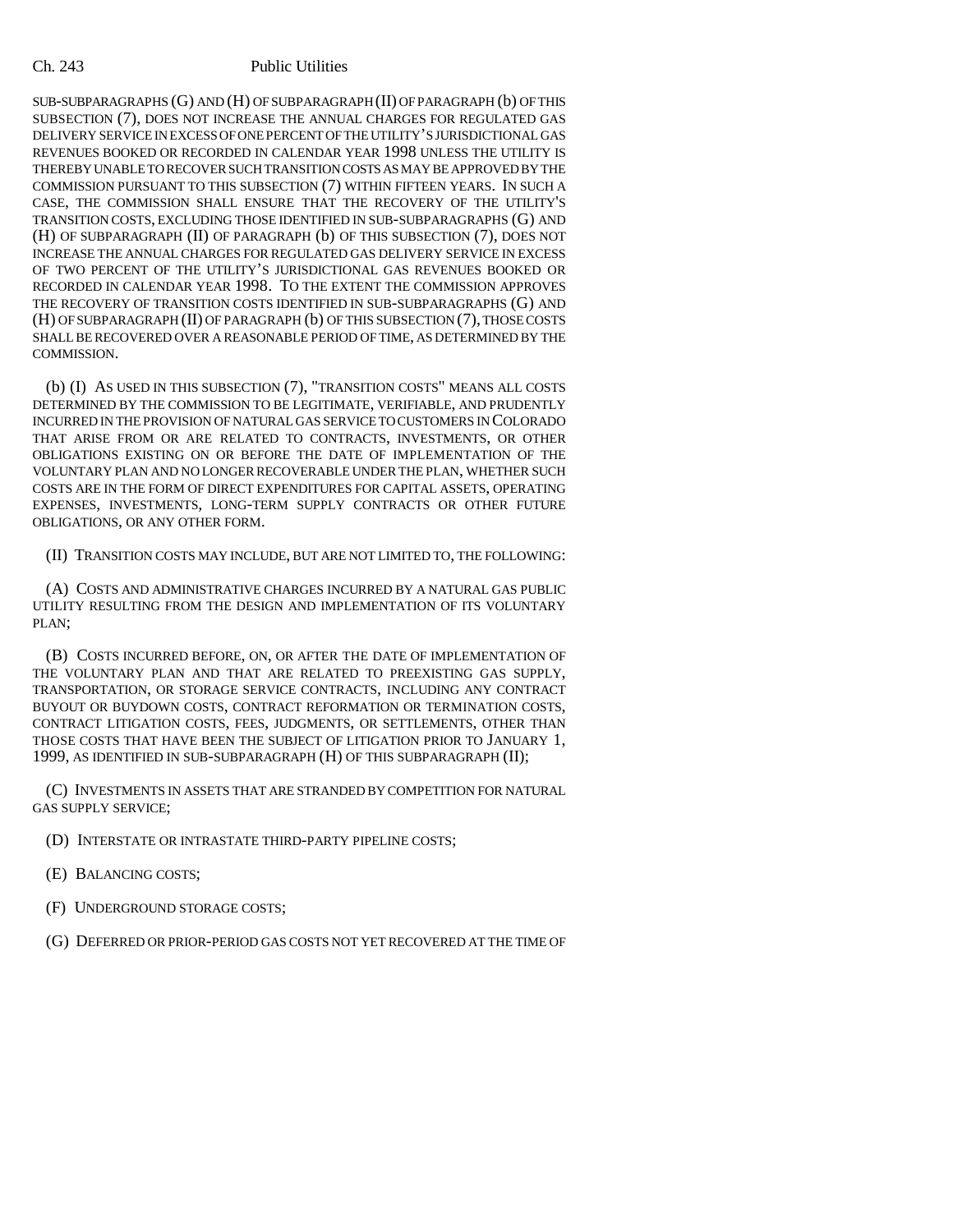CONVERSION TO COMPETITION IN THE PROVISION OF NATURAL GAS SUPPLY SERVICE;

(H) COSTS INCURRED BEFORE, ON, OR AFTER THE DATE OF IMPLEMENTATION OF THE VOLUNTARY PLAN AND THAT ARE RELATED TO PREEXISTING GAS SUPPLY CONTRACTS THAT HAVE BEEN THE SUBJECT OF LITIGATION PRIOR TO JANUARY 1,1999, INCLUDING ANY ABOVE MARKET COSTS, CONTRACT BUYOUT, BUYDOWN, REFORMATION, OR TERMINATION COSTS, LITIGATION COSTS, FEES, JUDGMENTS, OR SETTLEMENTS; AND

(I) ANY OTHER COSTS THAT THE COMMISSION DETERMINES TO BE RECOVERABLE TRANSITION COSTS.

(III) TRANSITION COSTS SHALL NOT INCLUDE:

(A) COSTS THAT ARE OR COULD BE INCLUDED WITHIN THE EXISTING RATES OF THE NATURAL GAS PUBLIC UTILITY AND THAT WOULD RESULT IN DOUBLE RECOVERY OF SUCH COSTS IF THEY WERE SO INCLUDED; OR

(B) COSTS COMMITTED TO OR INCURRED AFTER THE IMPLEMENTATION DATE OF THE VOLUNTARY PLAN UNLESS THE COMMISSION DETERMINES THAT ALLOWING RECOVERY OF SUCH COSTS IS IN THE PUBLIC INTEREST OR THAT THE INCURRENCE OF SUCH COSTS IS REASONABLE AND PRUDENT FOR THE PURPOSE OF RESOLVING OR MITIGATING OTHER TRANSITION COSTS.

(IV) A NATURAL GAS PUBLIC UTILITY SHALL NOT BE ENTITLED TO RECOVER ITS TRANSITION COSTS UNLESS THE COMMISSION FINDS THAT THE UTILITY HAS MADE REASONABLE EFFORTS TO MITIGATE TRANSITION COSTS. THE COMMISSION SHALL DETERMINE THE APPROPRIATE METHOD AND AMORTIZATION PERIOD FOR A UTILITY'S RECOVERY OF TRANSITION COSTS AND MAY ESTABLISH SUCH OTHER REASONABLE PROCEDURES AND CONDITIONS FOR THE RECOVERY OF TRANSITION COSTS AS THE COMMISSION MAY DETERMINE ARE CONSISTENT WITH THIS SECTION AND IN THE PUBLIC INTEREST.

(c) EXCEPT TO THE EXTENT PROVIDED IN PLAN PROVISIONS OR RULES ADOPTED BY THE COMMISSION GOVERNING THE RELATIONSHIP BETWEEN THE PUBLIC UTILITY AND ITS AFFILIATES, THE COMMISSION SHALL NOT IMPOSE ON A NATURAL GAS PUBLIC UTILITY OR ITS AFFILIATE, WITH RESPECT TO COMPETITIVE NATURAL GAS SUPPLY SERVICES, ANY REQUIREMENT THAT IS NOT IMPOSED UPON COMPETING, NON-UTILITY PROVIDERS OF NATURAL GAS SUPPLY SERVICES, UNLESS THE COMMISSION DETERMINES THAT THE IMPOSITION OF SUCH REQUIREMENT IS NECESSARY TO PROTECT THE PUBLIC INTEREST.

(8) THE PUBLIC BENEFITS CHARGE AND ITS FUNDING METHOD SHALL CONTINUE IN EFFECT UNTIL AT LEAST DECEMBER 31, 2005, AND SHALL REMAIN IN EFFECT THEREAFTER UNTIL AND UNLESS REPLACED WITH A DIFFERENT LEGISLATIVELY ADOPTED FUNDING MECHANISM FOR STATEWIDE LOW-INCOME ENERGY ASSISTANCE PROGRAMS THAT ASSURES THE AVAILABILITY OF ADEQUATE RESOURCES AND THAT IS CONSISTENT WITH THE RECOMMENDATIONS OF THE 1998 GOVERNOR'S ENERGY ASSISTANCE REFORM TASK FORCE FOR THE PURPOSE OF DEFRAYING THE COSTS OF LOW-INCOME ENERGY ASSISTANCE. ON OR BEFORE DECEMBER 1, 2004, THE COLORADO ENERGY ASSISTANCE FOUNDATION, WHICH IS THE ENTITY CREATED UNDER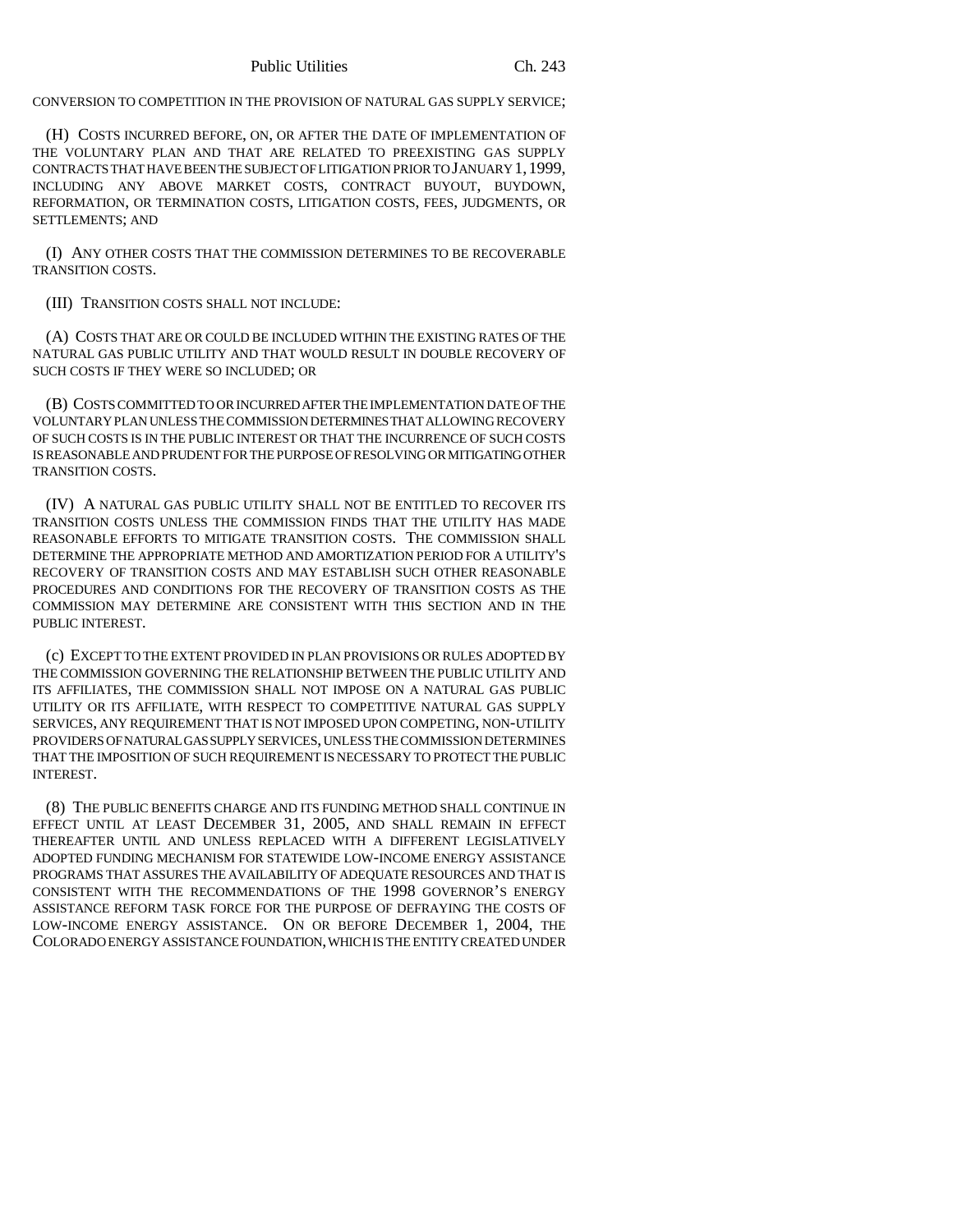SECTION 40-8.5-104, OR ITS SUCCESSOR, IN CONJUNCTION WITH ANY INTERESTED NATURAL GAS UTILITY OR NATURAL GAS SUPPLIER, SHALL RECOMMEND SUCH A DIFFERENT FUNDING MECHANISM FOR LOW-INCOME ENERGY ASSISTANCE PROGRAMS TO THE GENERAL ASSEMBLY FOR ADOPTION.

(9) ON OR BEFORE DECEMBER 1, 2000, THE COMMISSION SHALL REPORT TO THE GENERAL ASSEMBLY ON VOLUNTARY PLANS FILED AND ACTIONS TAKEN BY NATURAL GAS PUBLIC UTILITIES PURSUANT TO THIS SECTION AND MAY MAKE RECOMMENDATIONS FOR LEGISLATION TO FURTHER THE PROVISION OF NATURAL GAS TO CUSTOMERS BY COMPETITIVE SUPPLIERS. SUCH RECOMMENDATIONS MAY INCLUDE, BUT ARE NOT LIMITED TO, COMMISSION AUTHORITY TO MANDATE THE FILING OF COMPETITIVE SUPPLY PLANS. IN ADDITION, THE COMMISSION SHALL REPORT ON WHETHER IT WILL INITIATE A RULE-MAKING PROCEEDING TO PROVIDE FOR CONSISTENT CONSUMER PROTECTION MECHANISMS FOR ALL NATURAL GAS CUSTOMERS FOR THOSE ISSUES ADDRESSED IN SUBPARAGRAPH (IX) OF PARAGRAPH (c) OF SUBSECTION (3) OF THIS SECTION AND REQUIREMENTS, TERMS, AND CONDITIONS OF GAS SUPPLY SERVICE.

(10) THE GENERAL ASSEMBLY DETERMINES THAT A NEW FUNDING FORMULA SHOULD BE DEVISED TO ADEQUATELY FUND THE COMMISSION'S AND OFFICE OF CONSUMER COUNSEL'S ADMINISTRATIVE EXPENSES. ON OR BEFORE DECEMBER 1, 2000, THE COMMISSION AND THE OFFICE OF CONSUMER COUNSEL SHALL RECOMMEND TO THE GENERAL ASSEMBLY THOSE LEGISLATIVE CHANGES NEEDED TO DEVELOP APPROPRIATE FUNDING MECHANISMS FOR THE PUBLIC UTILITIES COMMISSION AND THE OFFICE OF CONSUMER COUNSEL. THIS PROVISION IS INTENDED TO PROVIDE A COMPREHENSIVE REPLACEMENT FOR THE FUNDING METHOD CONTAINED IN THE UTILITY PLAN UNDER SUBPARAGRAPH (XI) OF PARAGRAPH (c) SUBSECTION (3) OF THIS SECTION.

(11) THE COMMISSION IS SPECIFICALLY AUTHORIZED AT ITS SOLE DISCRETION TO ADOPT ALL NECESSARY RULES IN FURTHERANCE OF THIS SECTION, INCLUDING, BUT NOT LIMITED TO, STANDARDS OF CONDUCT, UNFAIR AND DECEPTIVE MARKETING PRACTICES, AND CONSUMER PROTECTIONS.

(12) NOTWITHSTANDING THE ESTABLISHMENT OF THE PUBLIC BENEFITS CHARGE AS A MEANS OF DEFRAYING THE COST OF LOW-INCOME ENERGY ASSISTANCE PROGRAMS IN COLORADO, THE GENERAL ASSEMBLY BELIEVES IT PRUDENT TO SEPARATELY EVALUATE THE EFFECTS OF NATURAL GAS SUPPLIER CHOICE ON THE LOW-INCOME POPULATION. THEREFORE, THE COLORADO ENERGY ASSISTANCE FOUNDATION, WHICH IS THE ENTITY CREATED UNDER SECTION 40-8.5-104, OR ITS SUCCESSOR SHALL, WITHIN ONE YEAR FOLLOWING THE IMPLEMENTATION OF THE FIRST NATURAL GAS SUPPLIER CHOICE PROGRAM BY A NATURAL GAS UTILITY TO AFFECT A SIGNIFICANT NUMBER OF LOW-INCOME HOUSEHOLDS, CONTRACT WITH A PRIVATE PARTY TO STUDY THE EFFECTS OF GAS SUPPLIER CHOICE ON COLORADO'S LOW-INCOME POPULATION. THE PRIVATE PARTY CONDUCTING THE STUDY SHALL GIVE NATURAL GAS UTILITIES AND SUPPLIERS, NATURAL GAS CUSTOMERS, THE PUBLIC UTILITIES COMMISSION, AND OTHER INTERESTED PARTIES AN OPPORTUNITY TO COMMENT ON THE RESULTS OF THE STUDY ONCE COMPLETED. THE COLORADO ENERGY ASSISTANCE FOUNDATION SHALL REPORT THE RESULTS OF THE STUDY, TOGETHER WITH ANY RECOMMENDATIONS TO ALLEVIATE ANY ADVERSE IMPACTS ON NATURAL GAS SUPPLIER CHOICE ON COLORADO'S LOW-INCOME POPULATION, TO THE GENERAL ASSEMBLY ON OR BEFORE THE DATE THAT IS TWO YEARS FOLLOWING THE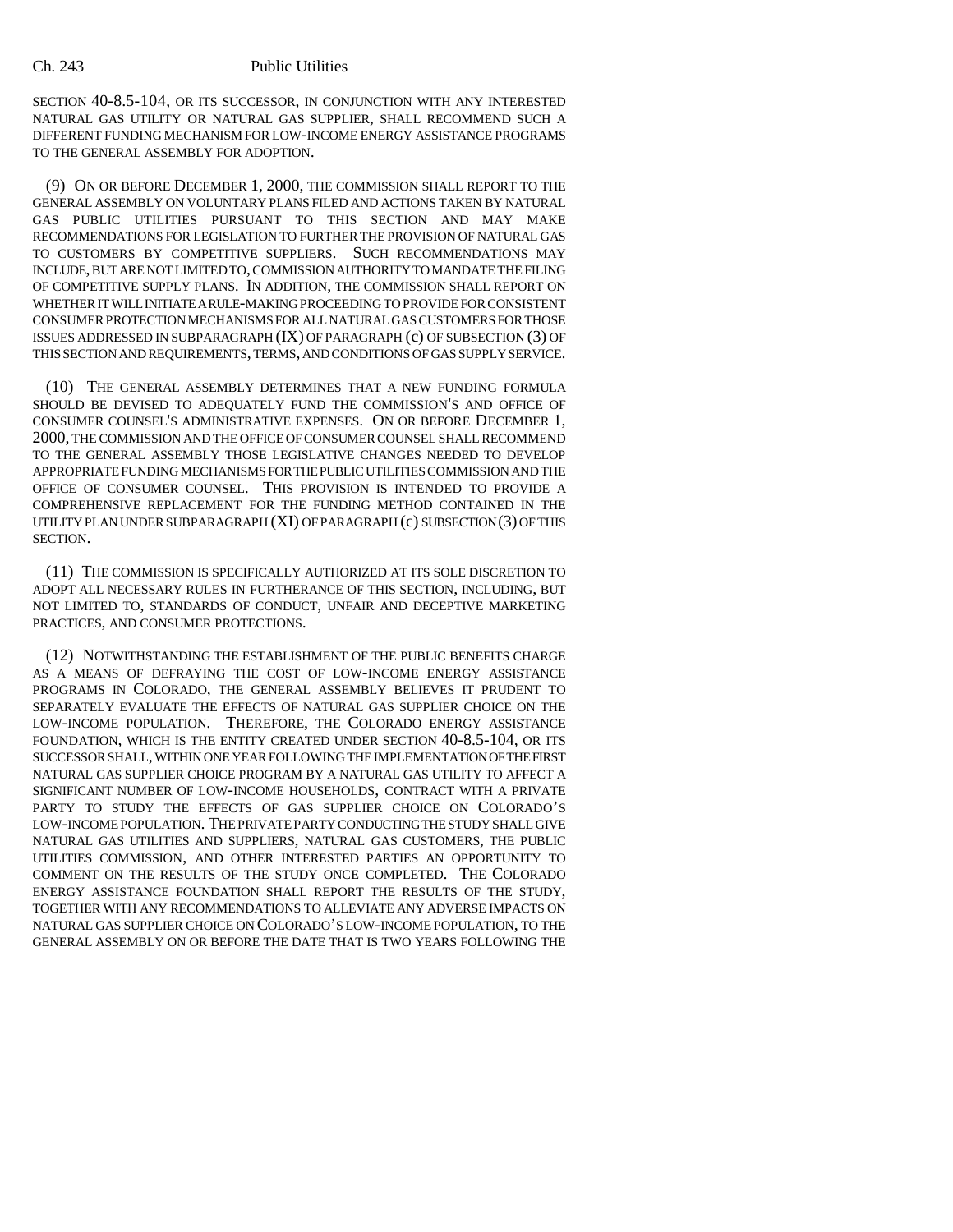IMPLEMENTATION OF THE FIRST NATURAL GAS SUPPLIER CHOICE PROGRAM BY A NATURAL GAS UTILITY TO AFFECT A SIGNIFICANT NUMBER OF LOW-INCOME HOUSEHOLDS.

(13) IN ANY AREA WHERE COMPETITIVE GAS SUPPLY CHOICES ARE AFFORDED TO CUSTOMERS, ANY MUNICIPALITY OR COUNTY OR COMBINATION THEREOF MAY SERVE AS A COMPETITIVE SUPPLIER OR, WITHOUT BUYING AND SELLING GAS, ACT AS AN AGGREGATOR OF THE LOADS OF ITS RESIDENTS AND BUSINESSES AND CONTRACT WITH A CERTIFIED SUPPLIER FOR ITS GAS SUPPLY NEEDS AND THE GAS SUPPLY NEEDS OF ITS RESIDENTS OR BUSINESSES OR BOTH SUCH RESIDENTS AND BUSINESSES; EXCEPT THAT NOTHING IN THIS SUBSECTION (13) SHALL REQUIRE EITHER A RESIDENT OR BUSINESS TO BUY NATURAL GAS SUPPLY SERVICE FROM A MUNICIPALITY SERVING AS A SUPPLIER OR ACTING AS AN AGGREGATOR OF THE LOADS OF ITS RESIDENTS OR BUSINESSES.

(14) EACH PROVIDER OF NATURAL GAS SUPPLY SERVICE AND NATURAL GAS DELIVERY SERVICE SHALL COLLECT AND REMIT ALL APPLICABLE SALES AND USE TAXES. IN A TRANSACTION INVOLVING THE SALE OR FURNISHING OF NATURAL GAS SERVICE, THE TRANSACTION SHALL BE DEEMED TO OCCUR WHERE THE NATURAL GAS IS USED OR CONSUMED.

**SECTION 2.** 40-3.5-102, Colorado Revised Statutes, is amended to read:

**40-3.5-102. Regulation of rates.** The power and authority is hereby vested in the governing body of each municipal utility and it is hereby made the duty of each such governing body to adopt all necessary rates, charges, and regulations to govern and regulate all rates, charges, and tariffs of its municipal utility within its authorized electric and natural gas service areas which lie outside the jurisdictional limits of the municipality. No rate, charge, or tariff, OR VOLUNTARY PLAN APPROVED PURSUANT TO SECTION 40-2-122 shall unjustly discriminate between or among those customers or recipients of any commodity, service, or product of the municipal utility within the authorized service area. In the event that any rate, charge, or tariff, OR VOLUNTARY PLAN established within the authorized service area which lies outside the jurisdictional limits of the municipality varies from the rate, charge,  $\sigma$ r tariff, OR VOLUNTARY PLAN established for the same class of customers or recipients of any such service within the authorized service area which lies inside the jurisdictional limits of the municipality, such rate, charge, or tariff, OR VOLUNTARY PLAN shall not become effective until reviewed and approved by the commission. Such review and approval shall be in accordance with the provisions of article 3 of this title; except that in no event shall the commission modify or establish such rate, charge, or tariff to an amount lower than that established by the municipality, OR APPROVE A VOLUNTARY PLAN THAT DIFFERS FROM THE VOLUNTARY PLAN, for the same class of customers or recipients of any utility service within the authorized service area which lies inside the jurisdictional limits of the municipality.

**SECTION 3. No appropriation.** The general assembly has determined that this act can be implemented within existing appropriations, and therefore no separate appropriation of state moneys is necessary to carry out the purposes of this act.